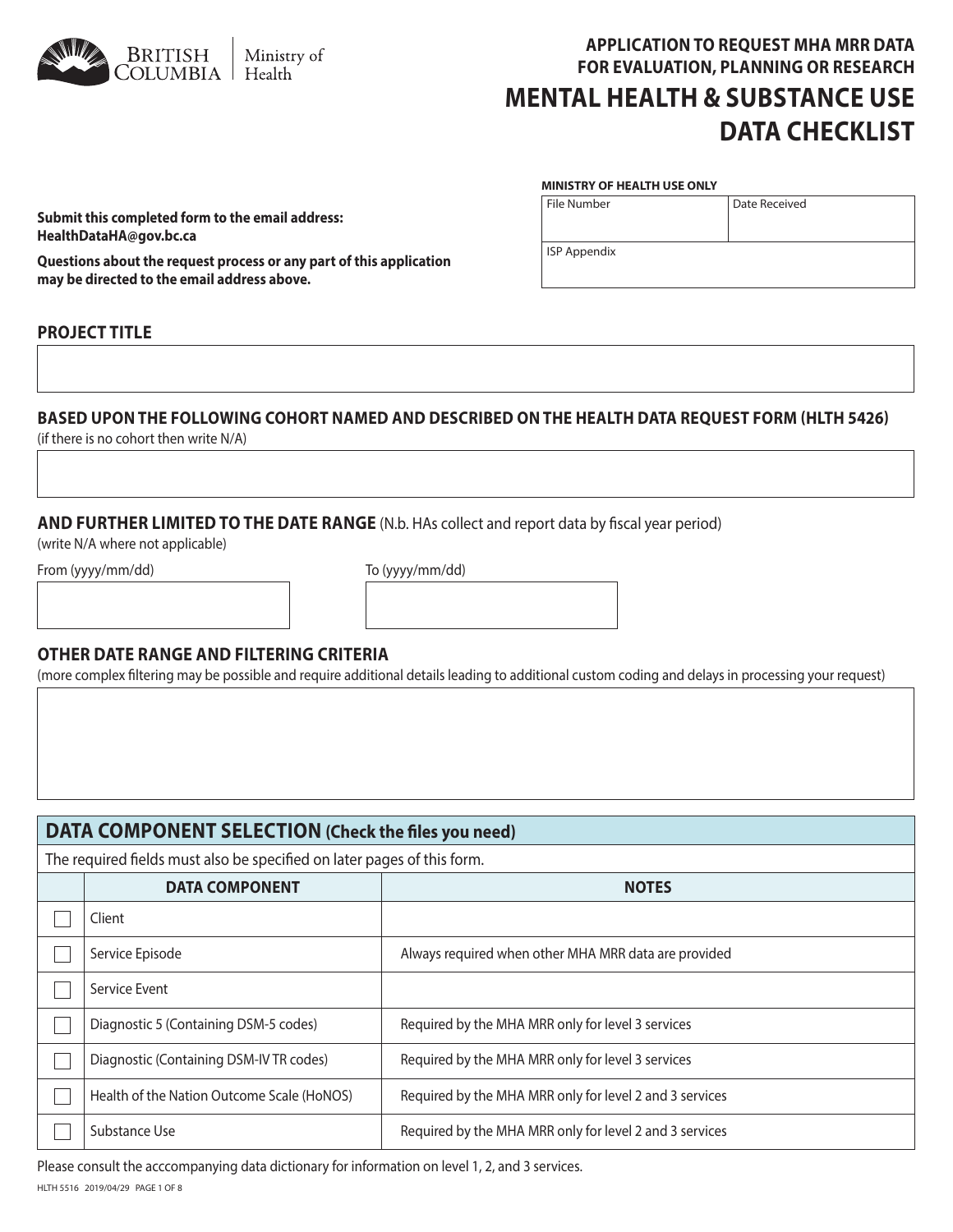# **CLIENT DATA FIELD SELECTION (This section only relevant when client data selected on page 1)**

### **SUMMARY:**

The client data elements provide demographic information. Client records must be accompanied by at least one service episode record.

|                 | <b>FIELD NAMES</b>                      | <b>VARIABLE NAMES</b>   | <b>REASON FOR REQUEST</b>                                                                                         |
|-----------------|-----------------------------------------|-------------------------|-------------------------------------------------------------------------------------------------------------------|
| C <sub>2</sub>  | PHN (Personal Health Care Number)       | MRG_CLNT_ANON_ID        | PHN will not be released. A randomised<br>study ID will be provided.                                              |
| C <sub>3</sub>  | City                                    | SRC_CITY                |                                                                                                                   |
| C <sub>4</sub>  | Home Province, State or Other Country   | SRC_PROV_STATE          |                                                                                                                   |
| C <sub>5</sub>  | Postal Code                             |                         | Postal code is not available for regular<br>data requests but various geographical<br>breakdowns can be provided. |
| C6              | <b>Birth Date</b>                       | SRC_BRTH_DATE           | Not available for regular data requests.<br>An age or age group can be provided.                                  |
| C7              | Sex Code                                | CLNT_GENDER_LABEL       |                                                                                                                   |
| C <sub>8</sub>  | <b>Marital Status</b>                   | MRTL_STS_LABEL          |                                                                                                                   |
| C <sub>9</sub>  | Height                                  | HT                      |                                                                                                                   |
| C10             | Weight                                  | WT                      |                                                                                                                   |
| C11             | <b>Household Composition</b>            | HHLD_CMPSN_LABEL        |                                                                                                                   |
| C16             | Highest Level of Education Completed    | HGST_LVL_EDUC_LABEL     |                                                                                                                   |
| C17             | <b>Current Educational Engagement</b>   | CURR_EDUC_ENGMT_LABEL   |                                                                                                                   |
| C18             | <b>Employment Status Declaration</b>    | DCLRD_EMPL_STS_LABEL    |                                                                                                                   |
| C19             | <b>Employment Hours</b>                 | MHA_EMPL_TM_LVL_LABEL   |                                                                                                                   |
| C <sub>20</sub> | WCB, Sickness or Disability Flag        | SICK_DSBLTY_FLG_LABEL   |                                                                                                                   |
| C <sub>21</sub> | Duration of WCB, Sickness or Disability | DSBLTY_DUR_CAT_LABEL    |                                                                                                                   |
| C <sub>22</sub> | Criminal Justice Involvement            | CRMNL_JSTC_STG_LABEL    |                                                                                                                   |
| C <sub>23</sub> | Nature of Criminal Justice Involvement  | CRMNL_CHRG_CAT_LABEL    |                                                                                                                   |
| C <sub>24</sub> | Legal Status First Field                | LGL_CSTRNT_1_LABEL      |                                                                                                                   |
| C25             | Legal Status Second Field               | LGL_CSTRNT_2_LABEL      |                                                                                                                   |
| C <sub>26</sub> | <b>Estimated Age</b>                    | EST_AGE_CAT_LABEL       |                                                                                                                   |
| C <sub>27</sub> | History of Suicide Attempts             | SUICIDE_ATMT_HIST_FLG   |                                                                                                                   |
| C <sub>28</sub> | History of Violence                     | VLNC EVDNC LABEL        |                                                                                                                   |
| C <sub>29</sub> | Age of First Use of Alcohol             | FRST_ALCL_USE_AGE_LABEL |                                                                                                                   |
| C30             | Age of First Use of Tobacco             | FRST_TBCO_USE_AGE_LABEL |                                                                                                                   |
| C31             | Age of First Use of Marijuana           | FRST_MRJN_USE_AGE_LABEL |                                                                                                                   |
| C32             | Age of First Use of Any Other Substance | FRST_OTH_USE_AGE_LABEL  |                                                                                                                   |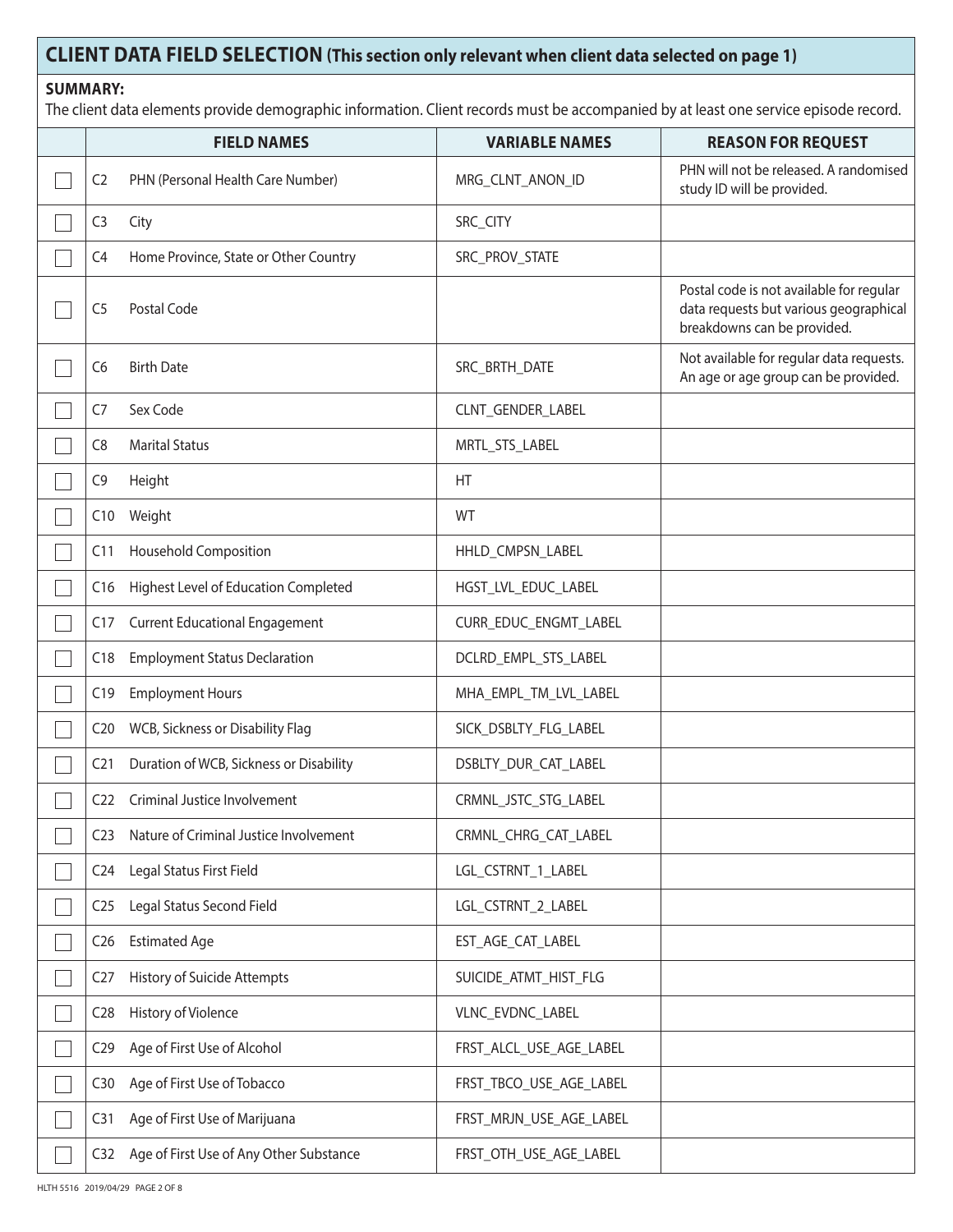# **SERVICE EPISODE DATA FIELD SELECTION (This section only relevant when client data are selected)**

### **SUMMARY:**

Date of First Contact is the first contact with client or collaterals (for example, client's clinician, physician or caregiver) where clinically relevant information is exchanged. At Date of First Contact the client may be enrolled in one or more Continuum of MHSU Services. Each Service type represents a Service Episode.

|             |                  | <b>FIELD NAMES</b>                              | <b>VARIABLE NAMES</b>   | <b>REASON FOR REQUEST</b>                                            |
|-------------|------------------|-------------------------------------------------|-------------------------|----------------------------------------------------------------------|
|             | C <sub>2</sub>   | PHN (Personal Health Care Number)               | MRG_CLNT_ANON_ID        | PHN will not be released. A randomised<br>study ID will be provided. |
| $\boxtimes$ |                  | SRV_EPSD_ANON_ID                                | SRV_EPSD_ANON_ID        |                                                                      |
|             | S <sub>2</sub>   | Continuum of MHSU Services                      | MHA_SRV_TP_LABEL        |                                                                      |
|             | S <sub>3</sub>   | <b>Referral Source</b>                          | MHA_RFRL_SRC_TP_LABEL   |                                                                      |
|             | S4               | Referral Date                                   | RFRL_DATE_LABEL         |                                                                      |
|             | S <sub>5</sub>   | Date of First Contact                           | FRST_CTCT_DATE_LABEL    |                                                                      |
|             | S <sub>6</sub>   | Date of First Service Event                     | FRST_SRV_DATE_LABEL     |                                                                      |
|             | S7               | Date of First Service Event in Reporting Period | PRD_1ST_SRV_DT_LABEL    |                                                                      |
|             | S <sub>8</sub>   | Date of Last Service Event in Reporting Period  | PRD_LST_SRV_DT_LABEL    |                                                                      |
|             | S9               | Number of Service Events in Reporting Period    | PERIOD_SRV_EVT_CNT      |                                                                      |
|             | <b>S10</b>       | Living Arrangement                              | RSDC_ARNGMT_LABEL       |                                                                      |
|             | <b>S11</b>       | Acute Inpatient - Secure Room                   | ACUTE_INPTNT_SEC_RM_FLG |                                                                      |
|             | S12              | Acute Inpatient - Transport                     | MHA_ACUTE_TRNSPT_LABEL  |                                                                      |
|             | <b>S13</b>       | MHSU Affected Relationship                      | AFCTD_RELN_LABEL        |                                                                      |
|             | <b>S14</b>       | Service Agency Location Code                    | MHA_SRV_AGCY_LABEL      |                                                                      |
|             | S15              | Type of CBT Intervention                        | CBT_STTG_TP_LABEL       |                                                                      |
|             | <b>S16</b>       | Type of DBT Intervention                        | DBT_STTG_TP_LABEL       |                                                                      |
|             | <b>S17</b>       | Date Extended Leave Ends                        | XTND_LV_END_DATE        |                                                                      |
|             | <b>S18</b>       | Date of Discharge from Service                  | SRV_PROG_DSCHG_DT_LABEL |                                                                      |
|             | S <sub>19</sub>  | Reason for End of Service                       | SRV_END_RSN_LABEL       |                                                                      |
|             | S <sub>20</sub>  | Date of Hospital to Community Contact           | HSP_CMTY_CTCT_DATE      |                                                                      |
|             | S <sub>21</sub>  | Reason for No Community Follow up Contact       | FLWP_FAIL_RSN_LABEL     |                                                                      |
|             | S22              | Pregnancy                                       | MHA_PRGCY_STS_LABEL     |                                                                      |
|             | S <sub>2</sub> 3 | Parenting                                       | MHA_PRNTG_STS_LABEL     |                                                                      |
|             | S24              | Suicide Attempt                                 | SUICIDE_ATMT_IND        |                                                                      |
|             | <b>S25</b>       | Violence                                        | VLNC_EVDNC_LABEL        |                                                                      |
|             | S <sub>26</sub>  | Peer Support Service                            | PEER_SUPT_SRV_FLG       |                                                                      |
|             | S27              | Fetal Alcohol Spectrum Disorder (FASD)          | MHA_FASD_LABEL          |                                                                      |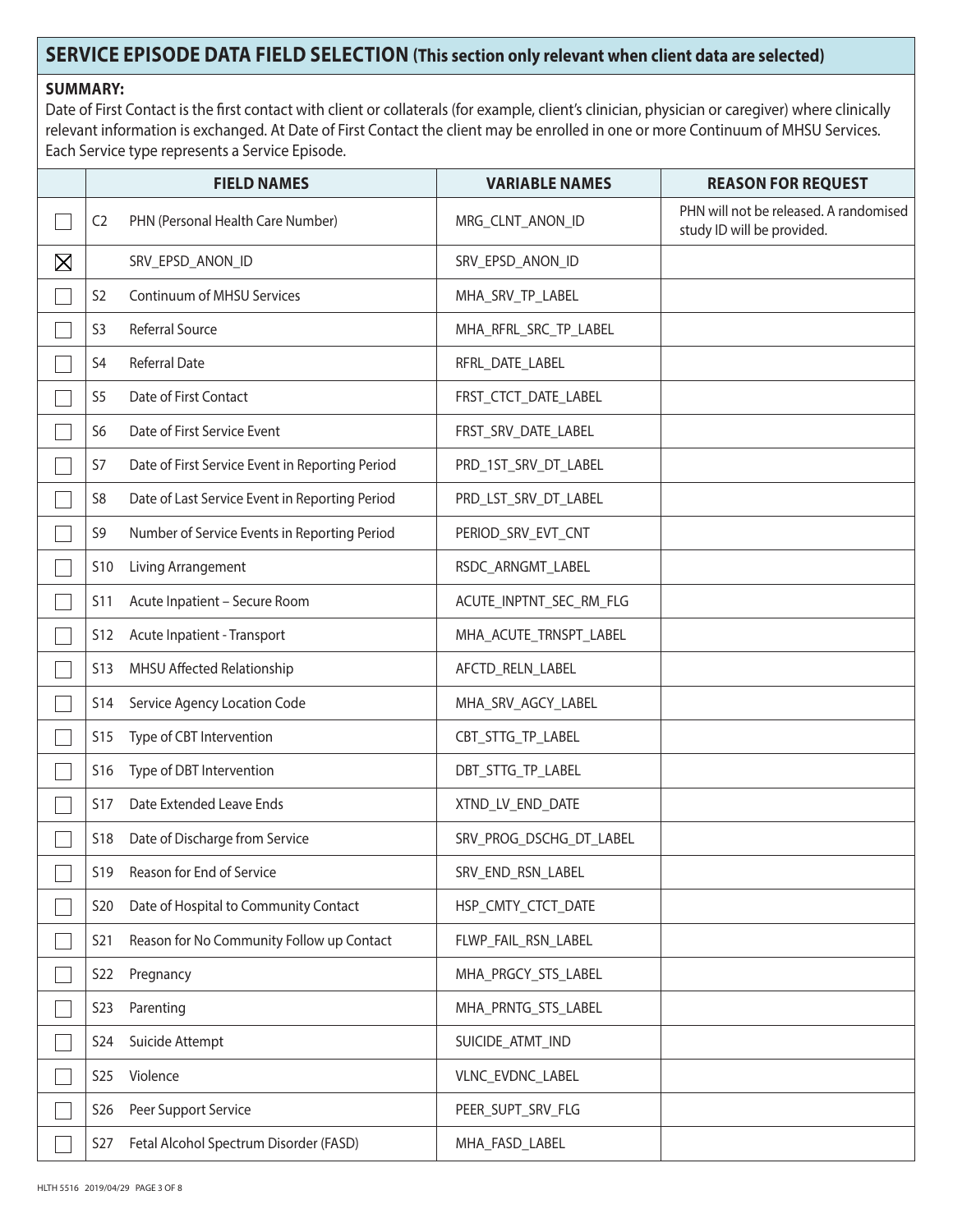## **SERVICE EVENT DATA FIELD SELECTION (This section only relevant when client and episode data are selected)**

#### **SUMMARY:**

The Service Event is a single encounter between the client and a mental health and substance use service provider.

|                         | <b>FIELD NAMES</b>             | <b>VARIABLE NAMES</b>            | <b>REASON FOR REQUEST</b>                                     |
|-------------------------|--------------------------------|----------------------------------|---------------------------------------------------------------|
| $\overline{\mathsf{X}}$ | SRV EPSD ANON ID               | SRV EPSD ANON ID                 | Used to link the event record to the<br>corresponding episode |
|                         | Date and Time of Service Event | SRV DATE LABEL, SRV TM OF<br>DAY |                                                               |

# **DSM-5 DATA FIELD SELECTION (This section only relevant when client data and specific services are selected1 )**

#### **SUMMARY:**

For all clients, four years of age or older, at least one diagnosis is captured at enrolment and discharge for either DSM-5 or DSM-IV TR (axis 1 and axis 2). Clients enrolled before April 1, 2016 have a DSM-IV diagnosis at enrolment in the Diagnostic table. If they are discharged after April 1, 2016, they have a DSM-5 diagnosis at discharge record in the Diagnostic 5 table.

|             | <b>FIELD NAMES</b>                                                 | <b>VARIABLE NAMES</b>   | <b>REASON FOR REQUEST</b>                                     |
|-------------|--------------------------------------------------------------------|-------------------------|---------------------------------------------------------------|
| $\boxtimes$ | SRV_EPSD_ANON_ID                                                   | SRV_EPSD_ANON_ID        | Used to link the event record to the<br>corresponding episode |
|             | DSM-5 Date of Diagnostic Assessment at Enrolment<br>D1             | ENRL_ASSMT_DATE         |                                                               |
|             | DSM-5 Clinician's Impression at Enrolment<br>D <sub>2</sub>        | ENRL CLN IMPR FLG LABEL |                                                               |
|             | DSM-5 Diagnosis at Enrolment 1 (Primary)<br>D <sub>3</sub>         | DSM5_ENRL_DX_1_LABEL    |                                                               |
|             | DSM-5 Diagnosis at Enrolment 2 (Secondary)<br>D4                   | DSM5_ENRL_DX_2_LABEL    |                                                               |
|             | DSM-5 Diagnosis at Enrolment 3 (Tertiary)<br>D <sub>5</sub>        | DSM5_ENRL_DX_3_LABEL    |                                                               |
|             | DSM-5 Diagnosis at Enrolment 4 (Quaternary)<br>D6                  | DSM5_ENRL_DX_4_LABEL    |                                                               |
|             | DSM-5 Diagnosis at Enrolment 5 (Quinary)<br>D7                     | DSM5_ENRL_DX_5_LABEL    |                                                               |
|             | Date of Diagnostic Assessment at Discontinuation<br>D <sub>8</sub> | DISC_ASSMT_DATE         |                                                               |
|             | Clinician's Impression at Discontinuation<br>D9                    | DISC_CLN_IMPR_FLG_LABEL |                                                               |
|             | D10 DSM-5 Diagnosis at Discontinuation 1 (Primary)                 | DSM5_DISC_DX_1_LABEL    |                                                               |
|             | D11 DSM-5 Diagnosis at Discontinuation 2 (Secondary)               | DSM5_DISC_DX_2_LABEL    |                                                               |
|             | D12 DSM-5 Diagnosis at Discontinuation 3 (Tertiary)                | DSM5_DISC_DX_3_LABEL    |                                                               |
|             | D13 DSM-5 Diagnosis at Discontinuation 4 (Quaternary)              | DSM5_DISC_DX_4_LABEL    |                                                               |
|             | D14 DSM-5 Diagnosis at Discontinuation 5 (Quinary)                 | DSM5_DISC_DX_5_LABEL    |                                                               |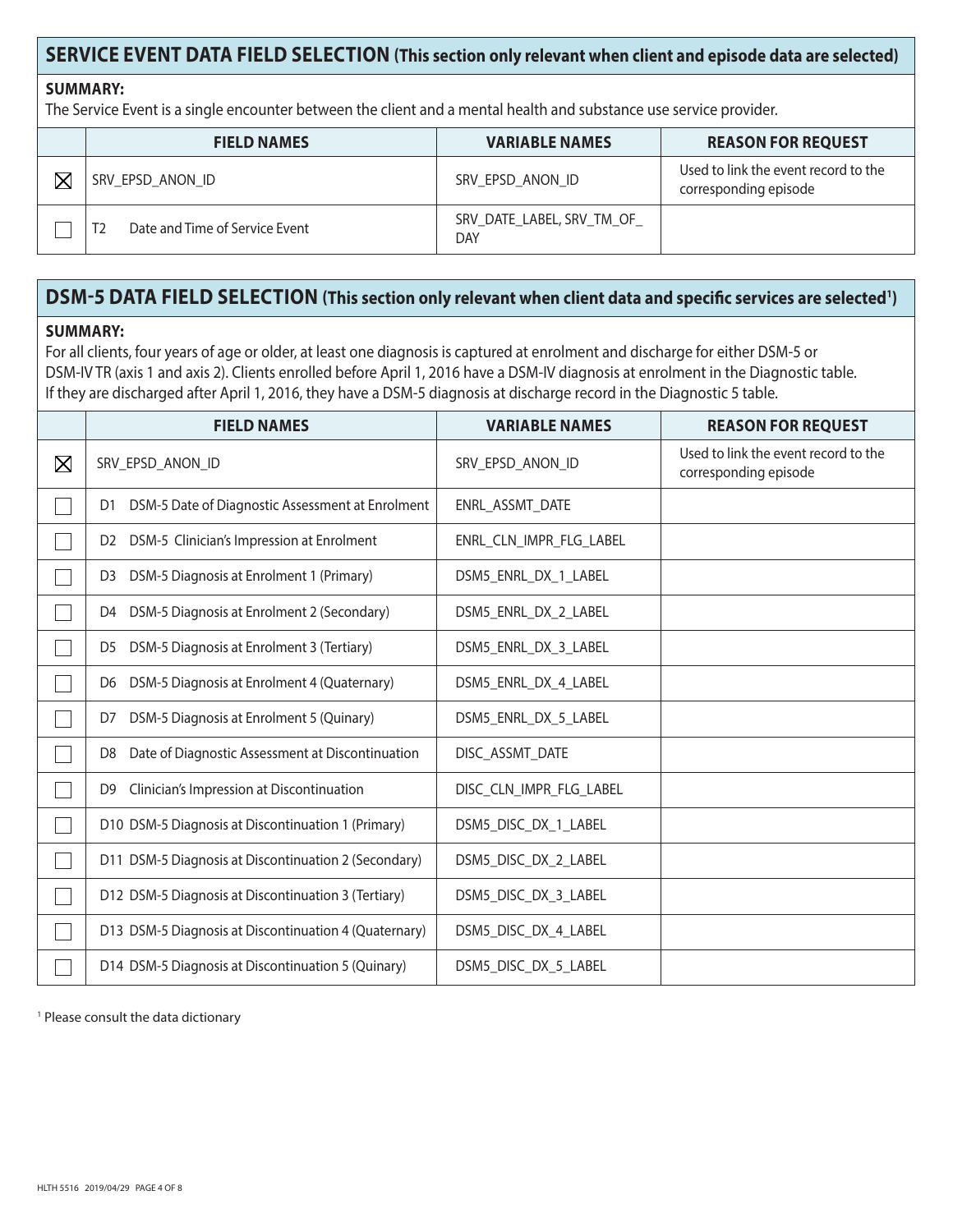## DSM-IV TR DATA FIELD SELECTION (This section only relevant when client data and specific services are selected<sup>1</sup>)

### **SUMMARY:**

For all clients, four years of age or older, at least one diagnosis is captured at enrolment and discharge for either DSM-5 or DSM-IV TR (axis 1 and axis 2). Clients enrolled before April 1, 2016 have a DSM-IV diagnosis at enrolment in the Diagnostic table. If they are discharged after April 1, 2016, they have a DSM-5 diagnosis at discharge record in the Diagnostic 5 table.

|             | <b>FIELD NAMES</b>                                                            | <b>VARIABLE NAMES</b>   | <b>REASON FOR REQUEST</b>                                     |
|-------------|-------------------------------------------------------------------------------|-------------------------|---------------------------------------------------------------|
| $\boxtimes$ | SRV_EPSD_ANON_ID                                                              | SRV_EPSD_ANON_ID        | Used to link the event record to the<br>corresponding episode |
|             | Date of Diagnostic Assessment At Enrolment<br>D1.                             | ENRL_ASSMT_DATE         |                                                               |
|             | D2 Date of Diagnostic Assessment At Discontinuation                           | DISC_ASSMT_DATE         |                                                               |
|             | Diagnosis Axis 5: GAF Score at Enrolment or Service<br>D3                     | AX5_GAF_ENRL_SCORE      |                                                               |
|             | Diagnosis Axis 5: GAF Score at Discontinuation<br>D4                          | AX5_GAF_DISC_SCORE      |                                                               |
|             | Initial DSM-IV-TR Diagnosis Axis 1: Primary or First at<br>D5<br>Enrolment    | DSM_AX1_ENRL_DX_1_LABEL |                                                               |
|             | D6 DSM-IV-TR Diagnosis Axis 1: Primary or First at<br>Discontinuation         | DSM_AX1_DISC_DX_1_LABEL |                                                               |
|             | Initial DSM-IV-TR Diagnosis Axis 1: Second or<br>D7<br>Secondary at Enrolment | DSM_AX1_ENRL_DX_2_LABEL |                                                               |
|             | D8 DSM-IV-TR Diagnosis Axis 1: Second or Secondary at<br>Discontinuation      | DSM_AX1_DISC_DX_2_LABEL |                                                               |
|             | Initial DSM-IV-TR Diagnosis Axis 1: Other at<br>D9<br>Enrolment               | DSM_AX1_ENRL_DX_O_LABEL |                                                               |
|             | D10 DSM-IV-TR Diagnosis Axis 1: Other at Discontinuation                      | DSM_AX1_DISC_DX_O_LABEL |                                                               |
|             | D11 Initial DSM-IV-TR Diagnosis Axis 2: Primary or First at<br>Enrolment      | DSM_AX2_ENRL_DX_1_LABEL |                                                               |
|             | D12 DSM-IV-TR Diagnosis Axis 2: Primary or First at<br>Discontinuation        | DSM_AX2_DISC_DX_1_LABEL |                                                               |
|             | D13 Initial DSM-IV-TR Diagnosis Axis 2: Second or<br>Secondary at Enrolment   | DSM_AX2_ENRL_DX_2_LABEL |                                                               |
|             | D14 DSM-IV-TR Diagnosis Axis 2: Second or Secondary at<br>Discontinuation     | DSM_AX2_DISC_DX_2_LABEL |                                                               |
|             | D15 Clinician's Impression                                                    | CLNCN_IMPRSSN_FLG_LABEL |                                                               |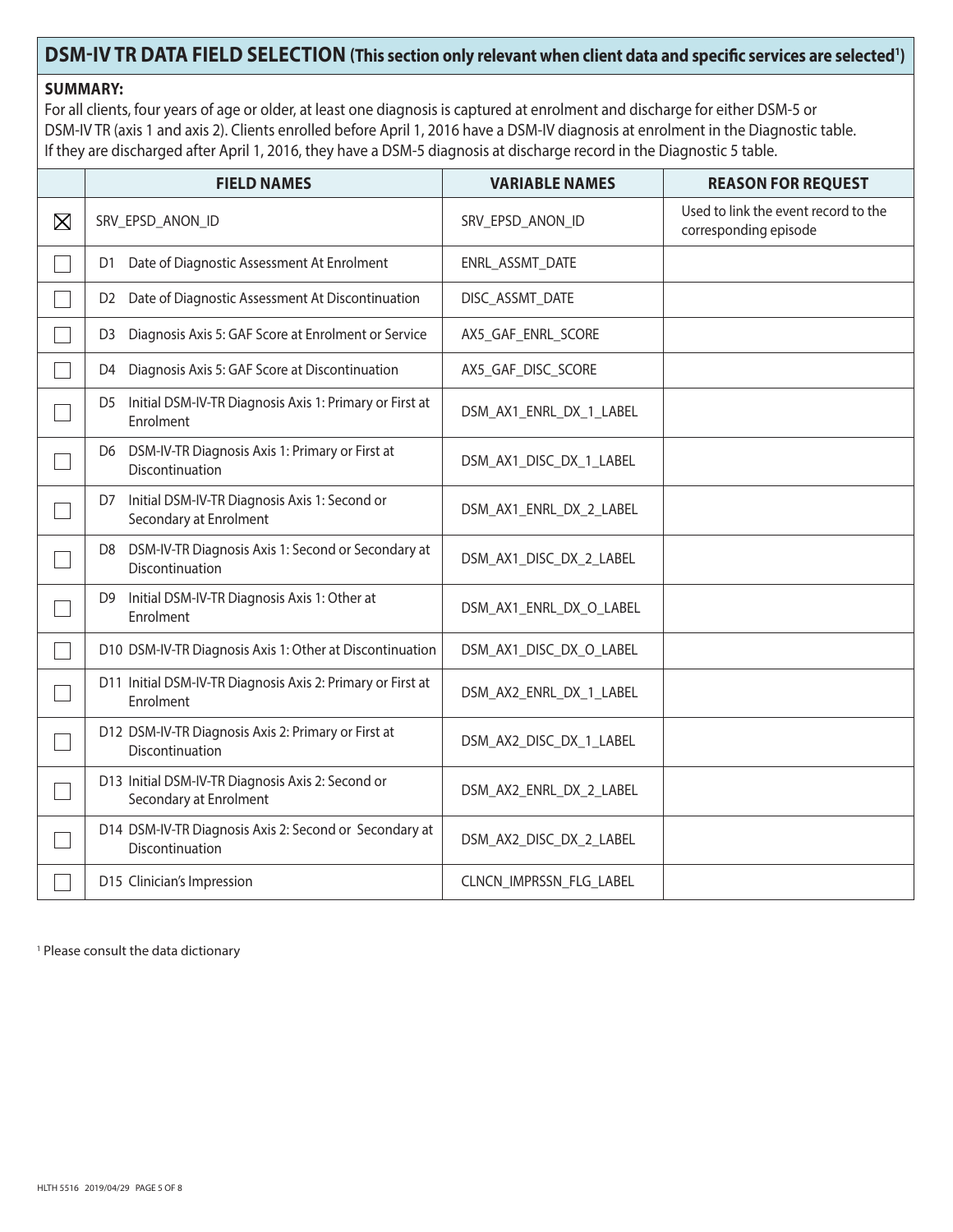### HoNOS DATA FIELD SELECTION (This section only relevant when client data and specific services are selected<sup>1</sup>)

### **SUMMARY:**

Health of the Nation Outcome Scale (HoNOS) assessment tools were developed in the United Kingdom to measure health and social function. The MHSU clinical working group agreed to adopt them as common assessment tools for both mental health and substance use clients. There are four tools:

- Children/Youth
- Adult
- Senior
- Developmental Disability (Intellectual Disabilities)

**Note:** Data elements N22 to N39 are completed for Intellectual Disabilities only. Data elements N3 to N45 are not required for children under 4 years of age.

|             | <b>FIELD NAMES</b>                                                                                                             | <b>VARIABLE NAMES</b>  | <b>REASON FOR REQUEST</b>                                     |
|-------------|--------------------------------------------------------------------------------------------------------------------------------|------------------------|---------------------------------------------------------------|
| $\boxtimes$ | SRV_EPSD_ANON_ID                                                                                                               | SRV_EPSD_ANON_ID       | Used to link the event record to the<br>corresponding episode |
|             | N2 Date of HoNOS Assessment                                                                                                    | HONOS_ASSMT_DATE_LABEL |                                                               |
|             | HoNOS Problems with Overactive, Aggressive,<br>N3<br>Disruptive, Agitated or Antisocial Behaviour<br>(Behavioural Disturbance) | HONOS_BHVR             |                                                               |
|             | HoNOS Non Accidental Self Injury<br>N4                                                                                         | HONOS_SELF_INJ         |                                                               |
|             | N5 HoNOS Problem Drinking or Drug Taking/Use<br>(Problems with Alcohol, Substance/Solvent Use)                                 | HONOS_SBSTC_USE        |                                                               |
|             | N6 HoNOS Cognitive Problems                                                                                                    | HONOS_COGNV_PRBM       |                                                               |
|             | HoNOS Problems Related to Physical Illness or<br>N7<br>Disability                                                              | HONOS_PHYS_ILLNS       |                                                               |
|             | HoNOS Problems Associated with Hallucinations,<br>N8<br>Delusions or Abnormal Perceptions (False Beliefs)                      | HONOS_HALLUC           |                                                               |
|             | HoNOS Problems with Depressive Mood<br>N9<br>(Symptoms)                                                                        | HONOS_DPRSV_SMPTM      |                                                               |
|             | N10 HoNOS Problems with Relationships (Social,<br>Supportive and Family Life)                                                  | HONOS_FAM_SOC_RELN     |                                                               |
|             | N11 HoNOS Problems with Activities of Daily Living                                                                             | HONOS_ADL              |                                                               |
|             | N12 HoNOS Overall Problems with Living Conditions                                                                              | HONOS_LIVG_CONDN       |                                                               |
|             | N13 HoNOS Problems with Occupation/Work<br>and (Leisure) Activities - Quality of Daytime<br>Environment                        | HONOS_ACTVY            |                                                               |
|             | N14 HoNOS Problems With Over Activity, Attention or<br>Concentration                                                           | HONOS_OVER_ACTVY_ATTN  |                                                               |
|             | N15 HoNOS Problems with Scholastic or Language Skills                                                                          | HONOS_SCHOL_LANG       |                                                               |
|             | N16 HoNOS Problems with Non-organic Somatic<br>Symptoms                                                                        | HONOS_NORGC_SOMATIC    |                                                               |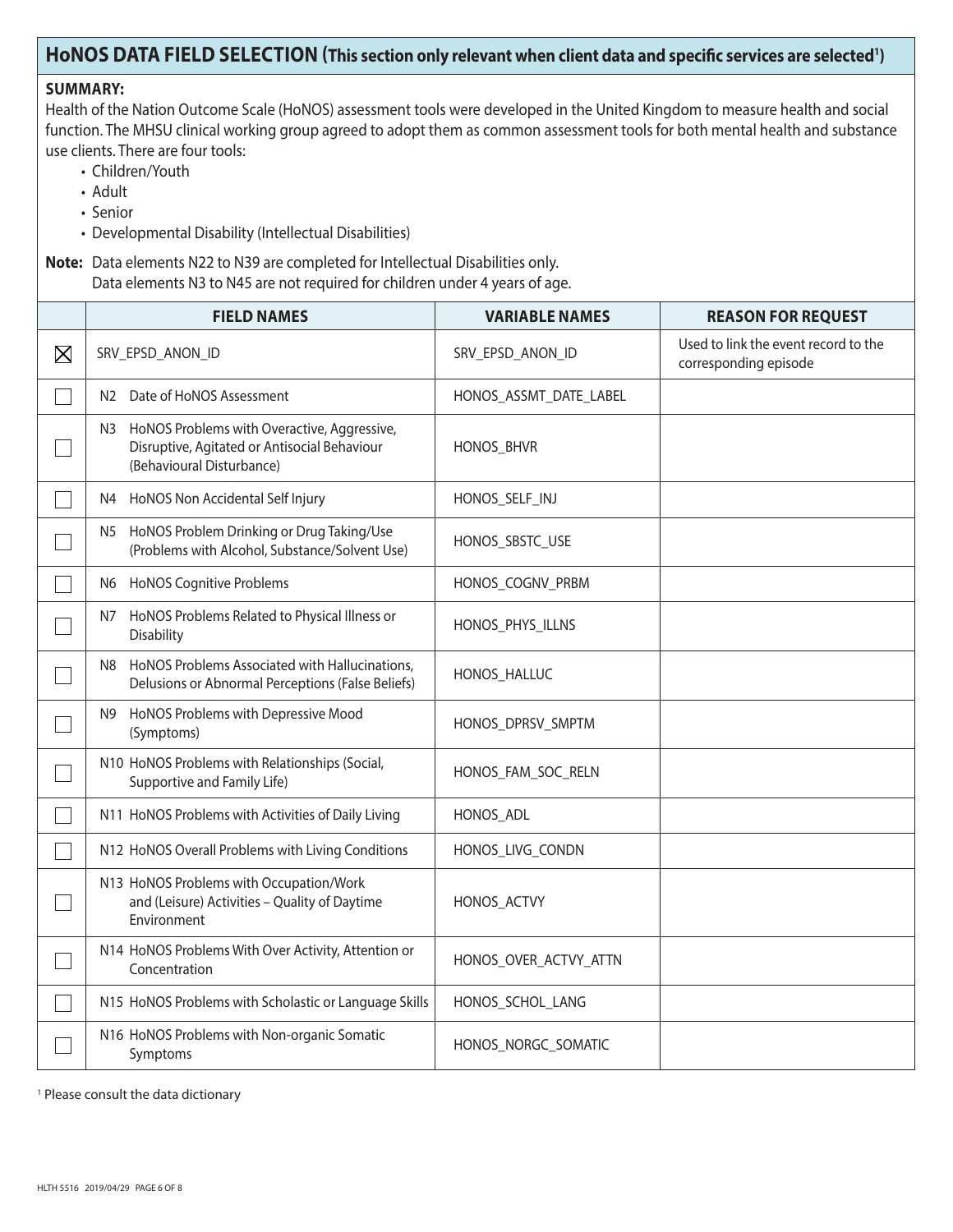| <b>FIELD NAMES</b>                                                                                                | <b>VARIABLE NAMES</b>                  | <b>REASON FOR REQUEST</b> |  |  |
|-------------------------------------------------------------------------------------------------------------------|----------------------------------------|---------------------------|--|--|
| N17 HoNOS Problems with Emotional and Related<br>Symptoms                                                         | HONOS_EMOTL                            |                           |  |  |
| N18 HoNOS Problems with Peer Relationships                                                                        | HONOS_PEER_RELN                        |                           |  |  |
| N19 HoNOS Problems with Self-Care and Independence                                                                | HONOS_SELF_CARE_INDPNDC                |                           |  |  |
| N20 HoNOS Poor School Attendance                                                                                  | HONOS_POOR_SCHL_ATTNDC                 |                           |  |  |
| N21 HoNOS Problems with Knowledge or<br>Understanding about the Nature of the Child/<br>Adolescent's Difficulties | HONOS_KNLDG_OF_DIFCTY                  |                           |  |  |
| N22 HoNOS LD #1: Behavioural Problems Directed at<br>Others                                                       | HONOS_DD1_BHVR_OTHS                    |                           |  |  |
| N23 HoNOS LD #2: Behavioural Problems Directed<br>Towards Self (self-Injury)                                      | HONOS_DD2_BHVR_SELF_INJ                |                           |  |  |
| N24 HoNOS LD #3: Other Mental and Behavioural<br>Problems                                                         | HONOS DD3 OTH PRBM                     |                           |  |  |
| N25 HoNOS LD #4: Attention and Concentration                                                                      | HONOS_DD4_ATTN                         |                           |  |  |
| N26 HoNOS LD #5: Memory and Orientation                                                                           | HONOS_DD5_MEMORY                       |                           |  |  |
| N27 HoNOS LD #6: Communications (problems with<br>understanding)                                                  | HONOS_DD6_UNDSTG                       |                           |  |  |
| N28 HoNOS LD #7: Communications (problems with<br>expression)                                                     | HONOS_DD7_COMMN                        |                           |  |  |
| N29 HoNOS LD #8: Problems Associated with<br><b>Hallucinations and Delusions</b>                                  | HONOS_DD8_HALLUC                       |                           |  |  |
| N30 HoNOS LD #9: Problems Associated with Mood<br>Changes                                                         | HONOS_DD9_MOOD_CHG                     |                           |  |  |
| N31 HoNOS LD #10: Problems with Sleeping                                                                          | HONOS_DD10_SLEEP                       |                           |  |  |
| N32 HoNOS LD #11: Problems with Eating and Drinking                                                               | HONOS_DD11_EATG_DRKG                   |                           |  |  |
| N33 HoNOS LD #12: Physical Problems                                                                               | HONOS_DD12_PHYS_PRBM                   |                           |  |  |
| N34 HoNOS LD #13: Seizures                                                                                        | HONOS_DD13_SZR                         |                           |  |  |
| N35 HoNOS LD #14: Activities of Daily Living at Home                                                              | HONOS_DD14_ADL_HOME                    |                           |  |  |
| N36 HoNOS LD #15: Activities of Daily Living Outside<br>the Home                                                  | HONOS_DD15_ADL_OUTSIDE_<br><b>HOME</b> |                           |  |  |
| N37 HoNOS LD #16: Level of Self Care                                                                              | HONOS_DD16_SELF_CARE                   |                           |  |  |
| N38 HoNOS LD #17: Problems with Relationships                                                                     | HONOS_DD17_RELN                        |                           |  |  |
| N39 HoNOS LD #18: Occupation and Activities                                                                       | HONOS_DD18_OCCPN                       |                           |  |  |
| Note: elements N40, N41 and N44 collect information on Other Mental and Behavioural Problems                      |                                        |                           |  |  |
| N40 Mania                                                                                                         | HONOS_MANIA                            |                           |  |  |
| N41 Anxiety Including Obsessions/Compulsions                                                                      | HONOS_ANXIETY                          |                           |  |  |